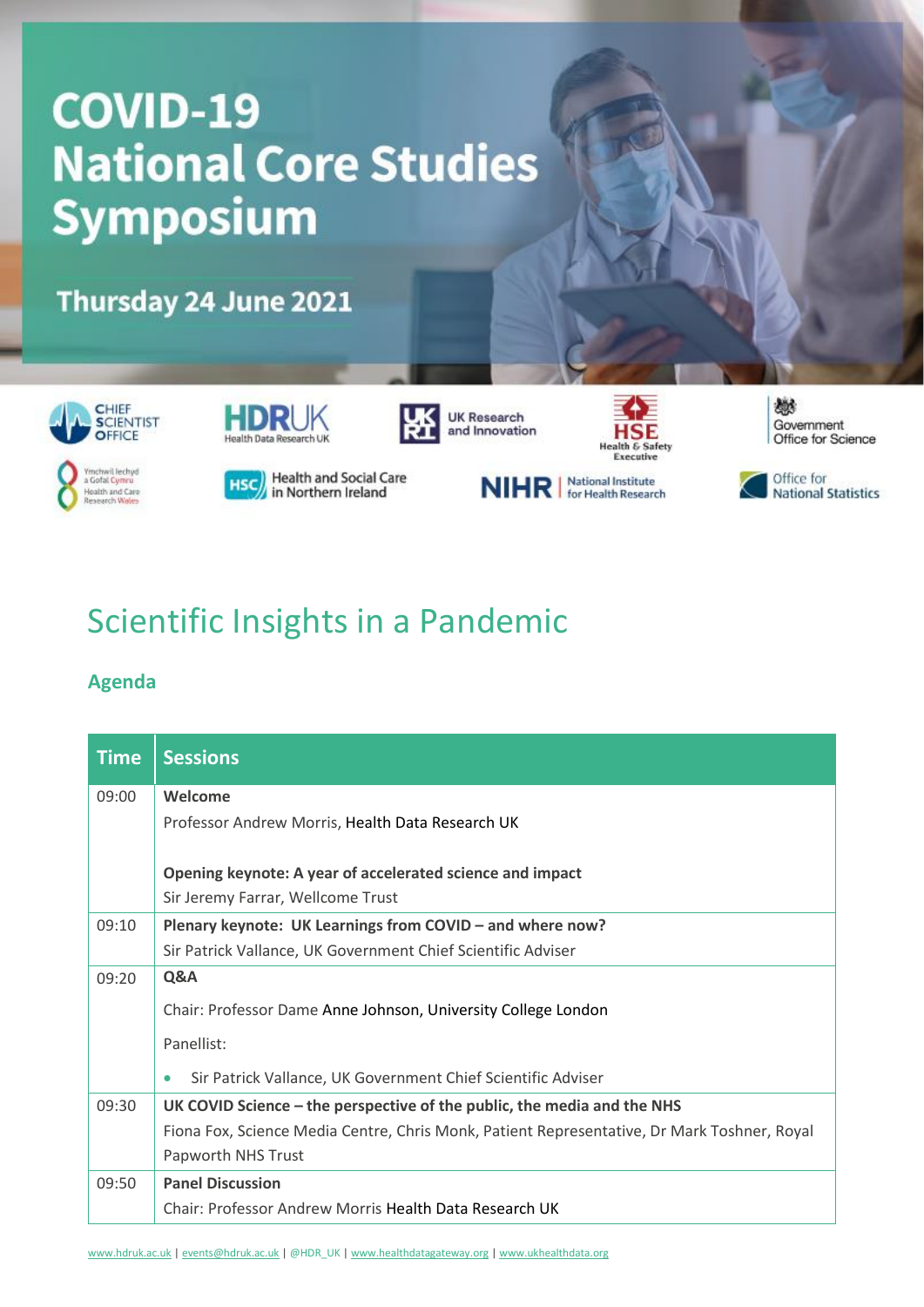

|       | Panellists:                                                                                                                                                                                                      |
|-------|------------------------------------------------------------------------------------------------------------------------------------------------------------------------------------------------------------------|
|       | Fiona Fox, Science Media Centre<br>$\bullet$                                                                                                                                                                     |
|       | Chris Monk, Patient Representative<br>$\bullet$                                                                                                                                                                  |
|       | Dr Mark Toshner, Royal Papworth NHS Trust<br>$\bullet$                                                                                                                                                           |
| 10:00 |                                                                                                                                                                                                                  |
|       | <b>BREAK</b>                                                                                                                                                                                                     |
| 10:10 | National Core Studies - Impact and future potential                                                                                                                                                              |
|       | Chair: Professor Dame Anne Johnson, University College London                                                                                                                                                    |
|       | Panellists:                                                                                                                                                                                                      |
|       | Transmission and Environment: Professor Andrew Curran, Health and Safety Executive<br>۰                                                                                                                          |
|       | Longitudinal Health and Wellbeing: Professor Jonathan Sterne, University of Bristol and<br>۰<br><b>HDRUK</b>                                                                                                     |
|       | Immunity: Professor Paul Moss, University of Birmingham<br>$\bullet$                                                                                                                                             |
|       | Epidemiology and Surveillance: Professor Sir Ian Diamond, UK National Statistician<br>۰                                                                                                                          |
|       | Vaccines Trials Infrastructure: Divya Chadha Manek, National Institute for Health Research<br>$\bullet$<br>Therapeutics Trials Infrastructure: Professor Patrick Chinnery, Medical Research Council<br>$\bullet$ |
|       | Data and Connectivity: Professor Andrew Morris, Health Data Research UK<br>$\bullet$                                                                                                                             |
|       | Q&A                                                                                                                                                                                                              |
|       |                                                                                                                                                                                                                  |
| 11:05 |                                                                                                                                                                                                                  |
|       |                                                                                                                                                                                                                  |
|       | <b>BREAK</b>                                                                                                                                                                                                     |
| 11:20 | Lighting talks: Policy and societal impact of UK COVID science                                                                                                                                                   |
|       | Chair: Professor Patrick Chinnery, Medical Research Council                                                                                                                                                      |
|       | Panellists:                                                                                                                                                                                                      |
|       | Group 1                                                                                                                                                                                                          |
|       | ISARIC4C CCP-UK - lessons learned from >200k patients: Annemarie Docherty, University                                                                                                                            |
|       | of Edinburgh<br>RECOVERY: The power of large simple trials: Dr Marion Mafham, University of Oxford<br>۰                                                                                                          |
|       | Single-cell multi-omics analysis of the immune response in COVID-19: Professor Muzlifah<br>۰<br>Haniffa, Newcastle University                                                                                    |
|       | Investigating ethnicity and COVID-19 using UK Biobank, ISARIC and other linked data<br>$\bullet$<br>sources: Dr Cameron Razieh, University of Leicester                                                          |
|       | Q&A                                                                                                                                                                                                              |
|       | <b>Group 2</b>                                                                                                                                                                                                   |
|       | Sequencing to understand SARS-CoV-2 transmission at regional and national scales: Dr<br>Dinesh Aggarwal, COG-UK and Public Health England                                                                        |
|       | Immune responses to SARS-CoV-2 vaccination in the elderly: Dr Helen Parry, University of<br>۰<br>Birmingham                                                                                                      |
|       | REACT-1: Symptoms predictive of COVID-19: Joshua Elliott, Imperial College London<br>$\bullet$                                                                                                                   |